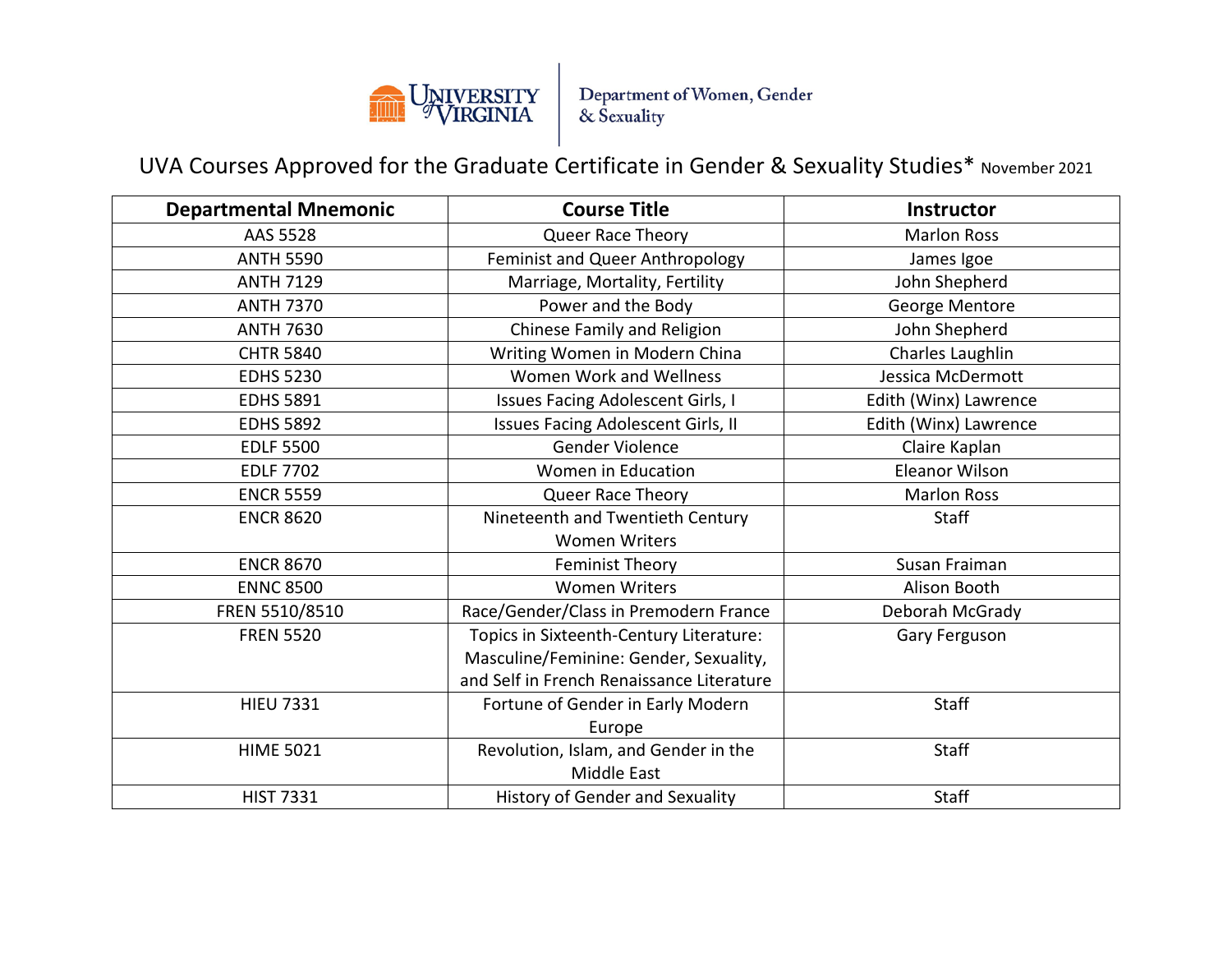| <b>JPTR 5290</b> | Feminist Fictions in Japanese Court<br>Literature            | <b>Gus Heldt</b>    |
|------------------|--------------------------------------------------------------|---------------------|
| <b>JPTR 5390</b> | Gender in Modern and Contemporary<br>Korea                   | Susie Kim           |
| LAW 9242         | Feminism and the Free Market                                 | Julia Mahoney       |
| <b>MUSI 7510</b> | Music in Relation to Sexuality and<br>Disability             | <b>Fred Maus</b>    |
| <b>PETR 5559</b> | Life and Poetry of Forugh Farrokhzad                         | Farzaneh Milani     |
| <b>PLAN 6811</b> | Gender, Sexuality, and the Built<br>Environment              | Jessica Sewell      |
| <b>PLPT 8500</b> | Feminism and Political Theory                                | Denise Walsh        |
| <b>PLPT 8500</b> | RACE, GENDER, POWER                                          | Lawrie Balfour      |
| SOC 5320         | Sociology of Gender                                          | <b>Allison Pugh</b> |
| <b>SPAN 7559</b> | Transgender Studies in the Americas                          | Cole Rizki          |
| <b>WGS 5140</b>  | Border Crossings-Women, Islam & Lit in<br><b>Middle East</b> | Farzaneh Milani     |
| <b>WGS 5500</b>  | Women, Peace and Justice                                     | <b>Staff</b>        |
| <b>WGS 7500</b>  | <b>Fundamentals of Gender &amp; Sexuality</b>                | Denise Walsh        |
| <b>WGS 7559</b>  | <b>Island Intimacies</b>                                     | <b>Matthew Chin</b> |